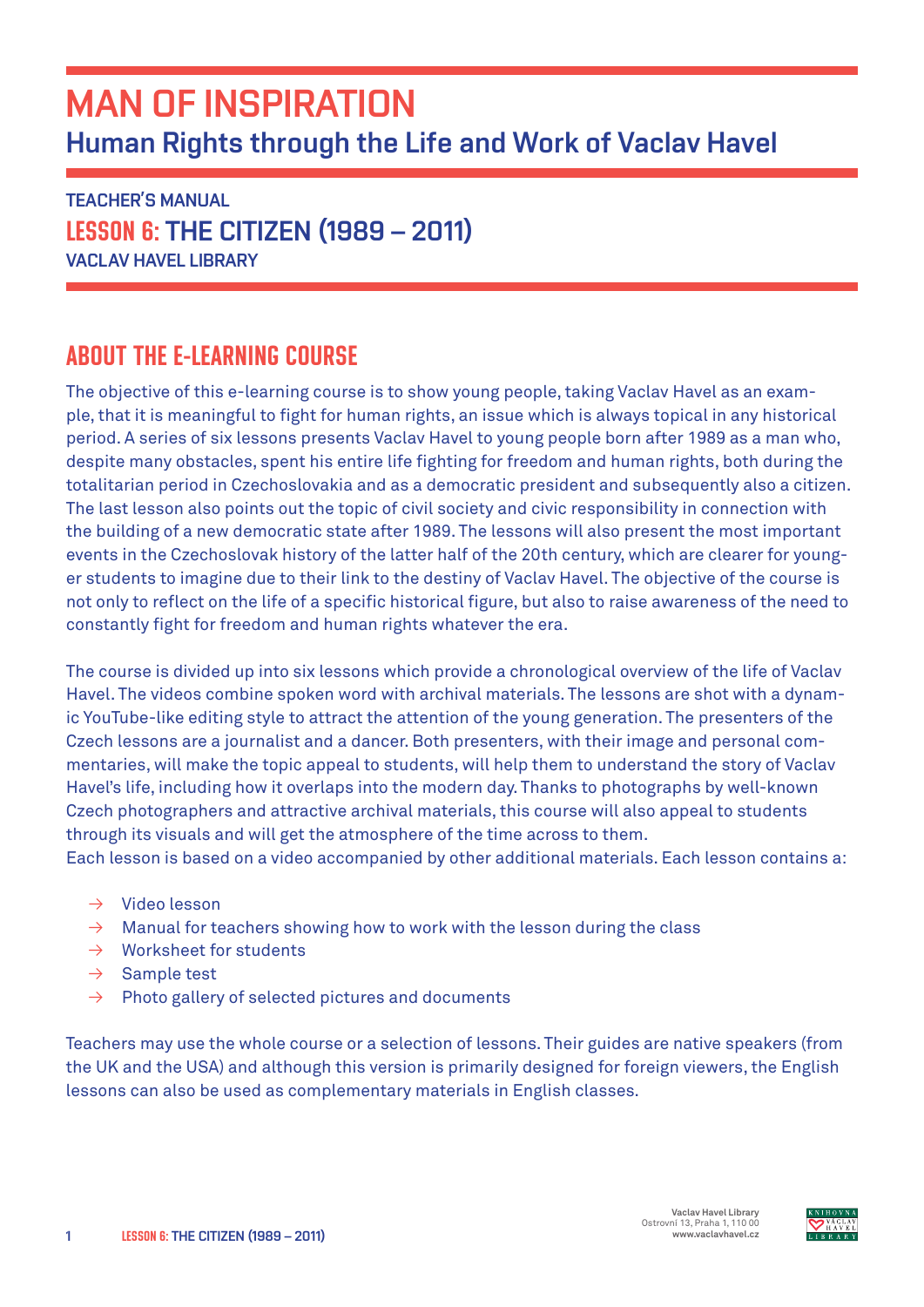## VIDEO LESSON

One video lesson lasts 10–12 minutes.

#### RECOMMENDED AGE

 $15 - 20$ 

## EDUCATIONAL AREAS

The course can be used in teaching history and social sciences at secondary schools and first-year university classes.

#### TOPICS – LESSON 6

- $\rightarrow$  Václav Havel 1989 2011
- $\rightarrow$  History 1989–2011: the Velvet Revolution, the building up of a new state, visits by prominent foreign figures in the 1990s
- $\rightarrow$  Other topics: civil society, citizens' responsibility, civil society institutions, non-profit organisations

#### **OBJECTIVES**

- $\rightarrow$  Understand the concepts of civil society and citizens' responsibility
- $\rightarrow$  Imagine the atmosphere of the years immediately following 1989 as reflected by the emerging civil society
- $\rightarrow$  Understand that everyone is a citizen and should take a pro-active interest in the country in which they live
- $\rightarrow$  Understand that everyone may take a pro-active role in the world around them and start with small things in their immediate vicinity

### ANNOTATION TO LESSON 6

The objective of this lesson is to show the steps taken by Vaclav Havel in domestic politics after his election as President in 1989 and follow his efforts to build a civil society in the newly established democratic state.

Students should learn about the concept of civil society and what are the rights and duties of each citizen. They will also learn that Vaclav Havel saw that the guarantee of enduring democracy lay in a functional civil society in which people are interested in the world around them, try to improve it and are not indifferent to it. This does not mean solely an involvement in politics (and Vaclav Havel considered political parties also to form part of the civil society that elects its representatives) but also participating in various initiatives, non-profit organisations, charity institutions or simply involvement in the world around oneself.

During the lesson students should learn about several specific cases of supporting the development of a civil society, Vaclav Havel's efforts to open up Prague Castle to the public, the post-revolutionary atmosphere in which various prominent figures, such as Prince Charles and Martina Navratilova, tried to help Czechoslovakia, the establishment of the first non-profit organisations, such as the Olga Havel Committee of Good Will, as well as Havel's civic activities after his active political career ended.

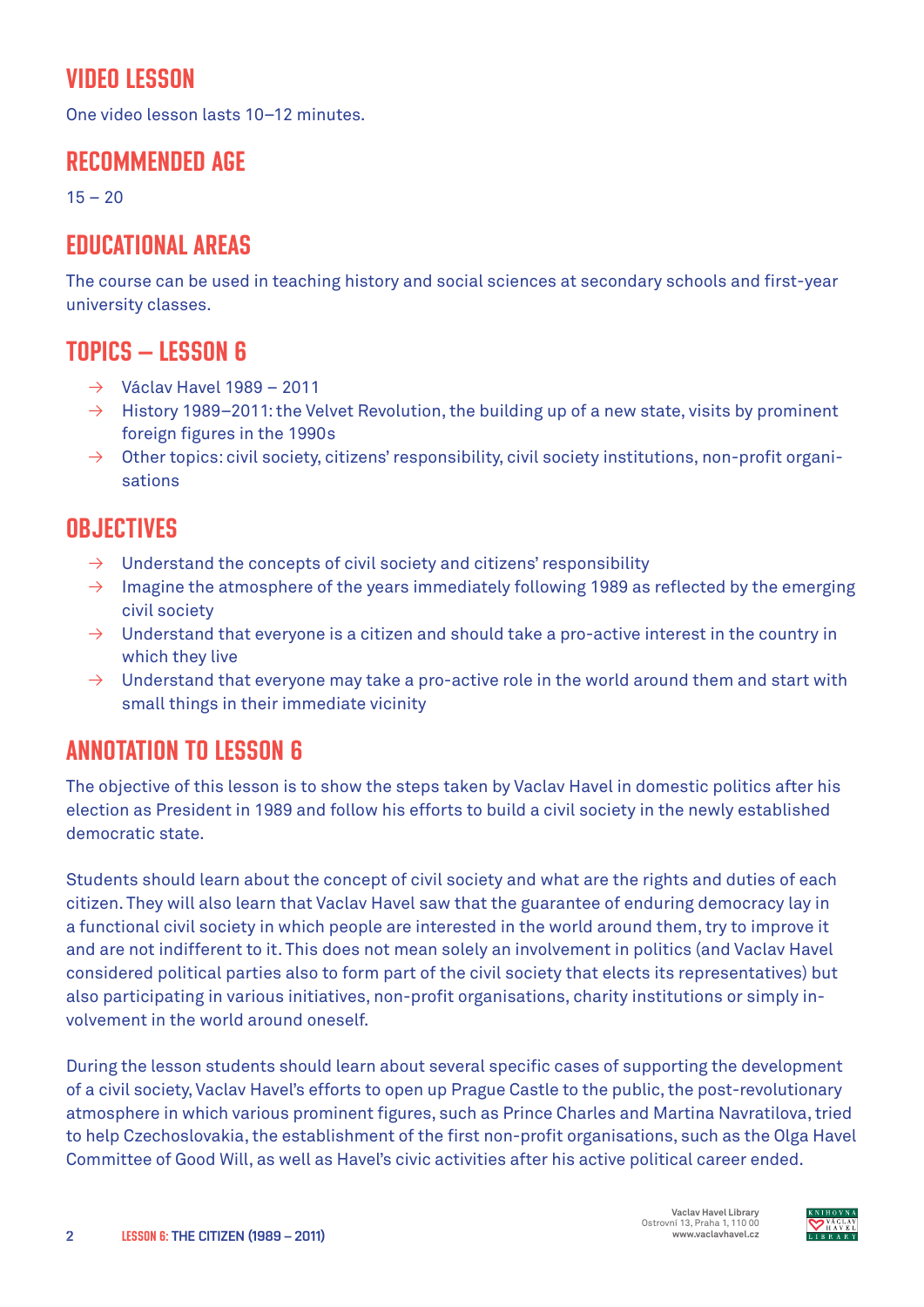## PEDAGOGICAL USE OF LESSON 6

Each lesson contains a few moments where Vaclav Havel's story is put into the context of today's world the students live in. These are marked with the symbol "V", either containing a definition or showing the present importance of the topic.

In Lesson 6 this is the topic itself – the need to develop society from below, from citizens and their activities and interest in the world around them. Students' understanding of this is helped by the presenters and the examples shown in the lesson. This is not limited solely to Vaclav Havel's life – the students may, for instance, organise a film show at school or draw attention to bullying. To act in a civil manner means not being indifferent, being sensitive and interested in the society which surrounds one. It does not matter if one is a politician, an ordinary citizen or a student. This lesson should enable the students to see specific activities under the notion of the civil society and to personalise the term so that it is no longer merely a phrase but one whose substance is understood by young people.

Teachers can show the gradual emergence of a democratic society after the events of 1989. Students should thus be able to learn that this does not happen overnight and that it is a never-ending process. Subsequently the teachers and students may discuss the contemporary situation in the civil society, the existence of non-profit organisations, how the student feel, whether they are involved in some activities and why, or why they cannot be. They can take examples of the figures who are socially involved, be it people well known in the media or people around them, in their town or region. The worksheet is also focused on such activities.

### VIEWING THE VIDEO LESSON

The lesson can be watched with students in class or, depending on the students' skills and technical resources, the video can be sent to be viewed for the first time as homework. This allows more time for discussion in class, returning to focus on just certain selected moments in the video lesson. Every video lesson is approximately 10 minutes long, allowing teachers enough time to discuss the topics or use the lesson as an introduction to a specific topic to be viewed from different perspectives during the class.

## TIPS FOR EDUCATIONAL ACTIVITIES AFTER WATCHING THE VIDEO LESSON

The following tips for educational activities show different methods for working with students after watching the video and what topics to focus on.

- $\rightarrow$  The activities in the worksheet directly relate to the video lesson being viewed. They are intended to repeat the key terms and enable students to understand the historical consequences in the framework of time, although some activities are also focused on the present world.
- $\rightarrow$  Another option for working with the students after the video lesson is to read and interpret the samples from texts by Vaclav Havel pertaining to the period contained in the lesson. English version of the address for The Sonning Prize can be found [here.](https://archive.vaclavhavel-library.org/Archive/Detail/35493?q=sonning%20price)
- $\rightarrow$  A short test is available for each lesson.